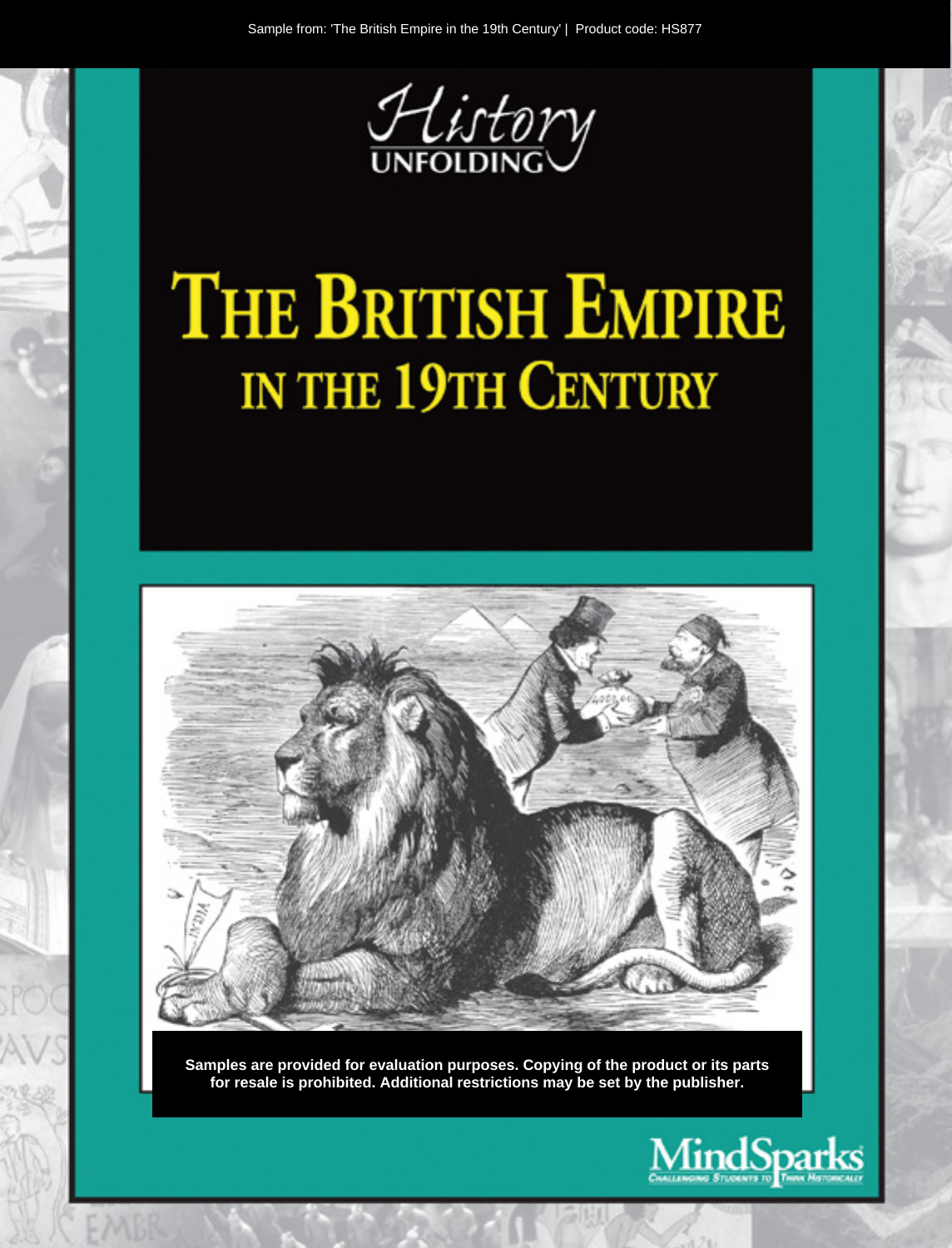# **Contents**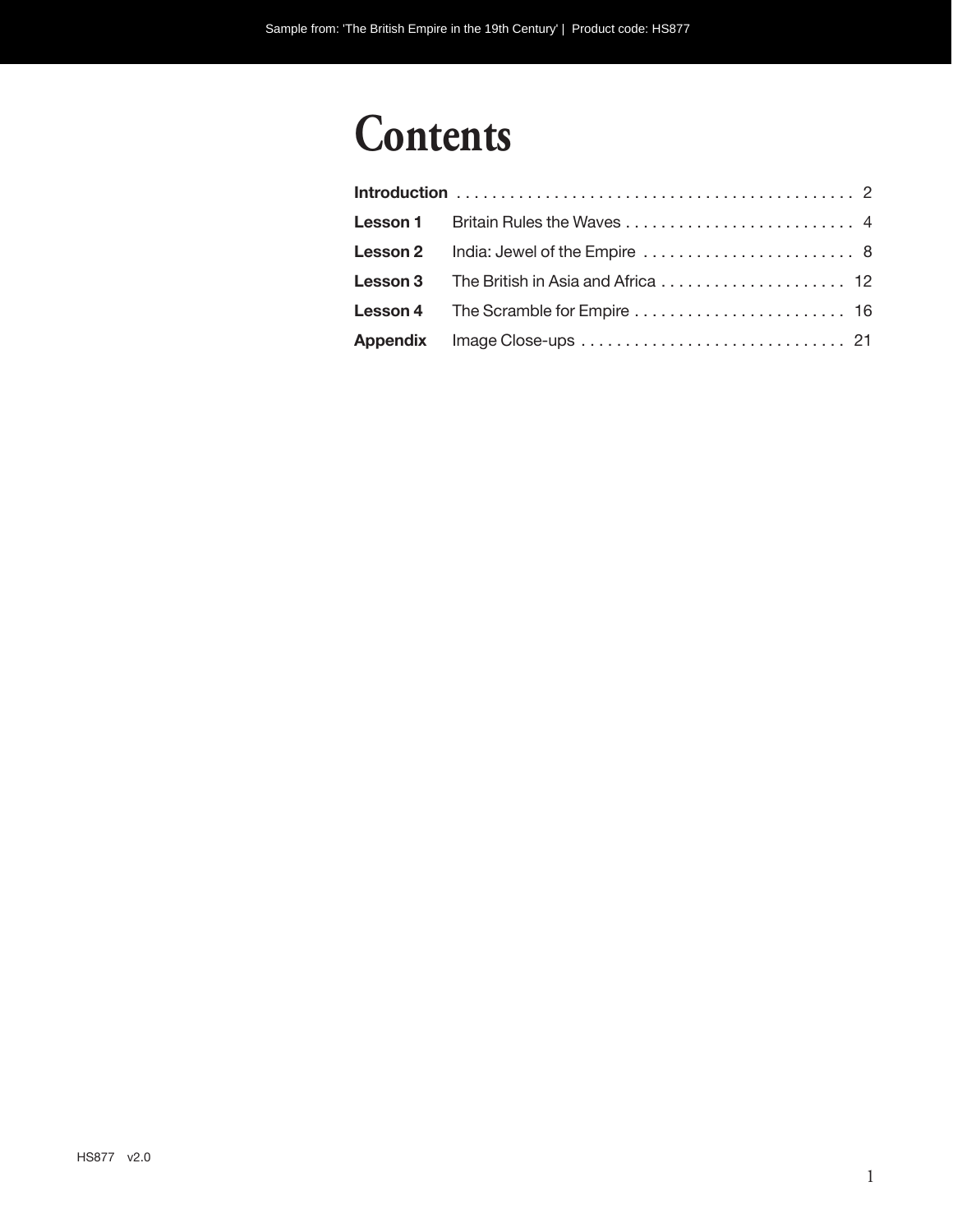*The British Empire in the 19th Century*

# **Introduction**

# **Great Britain's World Empire**

The British Empire was already two centuries old by 1800. At that time, in fact, some might well have concluded that it had seen its best days. The American Revolution deprived the British of one of their most valuable possessions. Moreover, the wars with revolutionary and Napoleonic France left Great Britain isolated and vulnerable, at one point facing a continent nearly united against it.

Yet the nineteenth century was to be the British century. Britain's industrial supremacy would remain unchallenged well into the late 1800s. And its worldwide empire would expand to encompass a quarter of the globe. In some places the control of land and resources was the primary motivation for expansion. In other places, the need for port facilities or strategic naval bases led to acquisitions. The desire to relieve population pressure at home, competition with other European powers and humanitarian concerns and missionary aims all fueled this drive for empire. It was an unshakable confidence in its cultural superiority that gave Britain the ability to impose its rule on such a wide variety of cultures and regions.

The 12 visual displays in this booklet touch on all of these themes. They should provide a focus for debating all of the issues the age of imperialism still raises. The illustrations are presented in four lessons. Each lesson uses three of the illustrations to explore one broad topic in the overall story. Briefly, the four lessons are as follows:

### **Britain Rules the Waves**

The illustrations here focus on British naval supremacy and the role of sea power as a constant British concern in the development of its empire.

### **India: Jewel of the Empire**

India's trade with Great Britain was always a central concern of those officials who developed the empire. And as Britain industrialized, India above all offered a limitless outlet for the products of its factories. Many other parts of the empire, from Gibraltar to Egypt, to Cape Colony, to Burma and Singapore derived their importance to the British as strategic locations along the lifeline to India.

### **The British in Asia and Africa**

China and Africa were two other central parts of the empire the British acquired in the1800s—the first for the trade it could generate, the second for the land, natural resources and strategic bases it offered.

### **The Scramble for Empire**

A key factor in imperial expansion toward the end of the century were Britain's growing fears about the other rising industrial powers of Europe, France, Russia and especially Germany. The scramble for empire among these powers got out of hand precisely when it was also becoming harder to impose imperial rule within many colonial societies all over the world.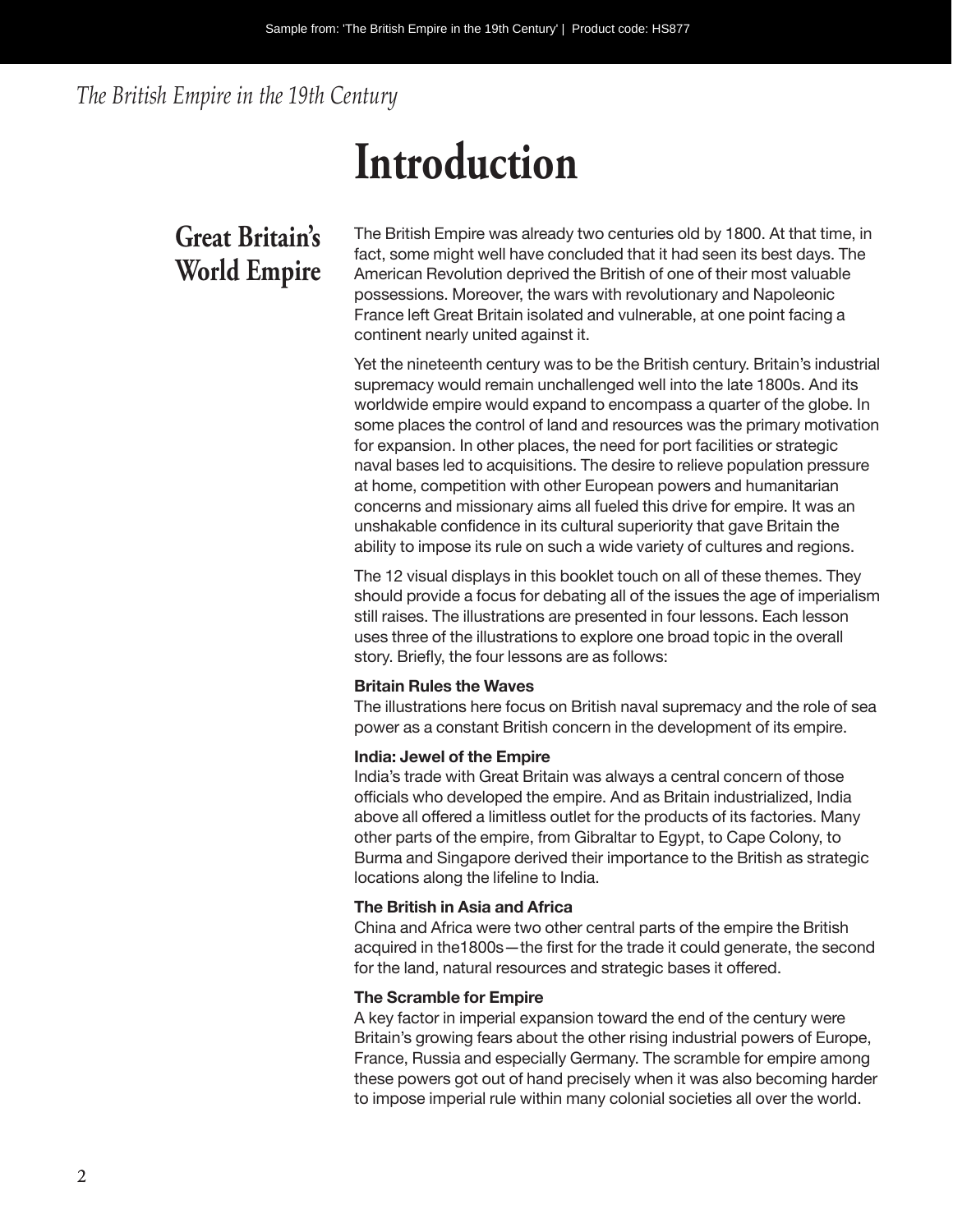# **Using Photos, Cartoons, and Other Visuals to Teach History**

Many textbooks are full of colorful visuals. However, all too often these visuals function primarily as window dressing. They make the text more entertaining, or at least more palatable. Only occasionally do the visuals in textbooks do more than offer simple pictorial reinforcement of ideas already presented in the text. In many cases, they pander to the visual orientation of the young while doing little to help young people master the challenges of the visual media that dominate their lives.

By way of contrast, our approach to using visual materials emphasizes their unique strengths as historical documents. The lessons in this booklet focus students on the visual symbols and metaphors in editorial cartoons, the dramatic qualities of certain photographs, the potential of many images to make abstract ideas more specific and concrete, the implicit biases and stereotypes in certain images, their emotional power, and their ability to invoke the spirit of a time and place. In the process, we make every effort to strengthen students' visual literacy skills in general, as well as their ability to think critically and engage in spirited but disciplined discussions.

# **How to Use This Booklet**

The booklet is divided into four lessons, with three illustrations per lesson. Each lesson consists of the following:

**A BACKGROUND INFORMATION SHEET** This page provides brief summaries explaining the three illustrations on which the lesson is based and their relevance to the lesson's objectives.

**DIGITAL IMAGES** The booklet's PDF allows you to project the images for use in your class discussions.

# **DISCUSSION-ACTIVITY SHEETS**

Each sheet displays one illustration. It includes a sequence of questions to help you plan an all-class discussion while using the projected images. The questions take students step by step through an analysis of the illustration. If you wish, you may reproduce these pages and hand them out. In addition to the discussion questions on the illustration itself, one or two follow-up activities are suggested. Some of these can be made into individual assignments. Others will work best as small-group or all- class activities.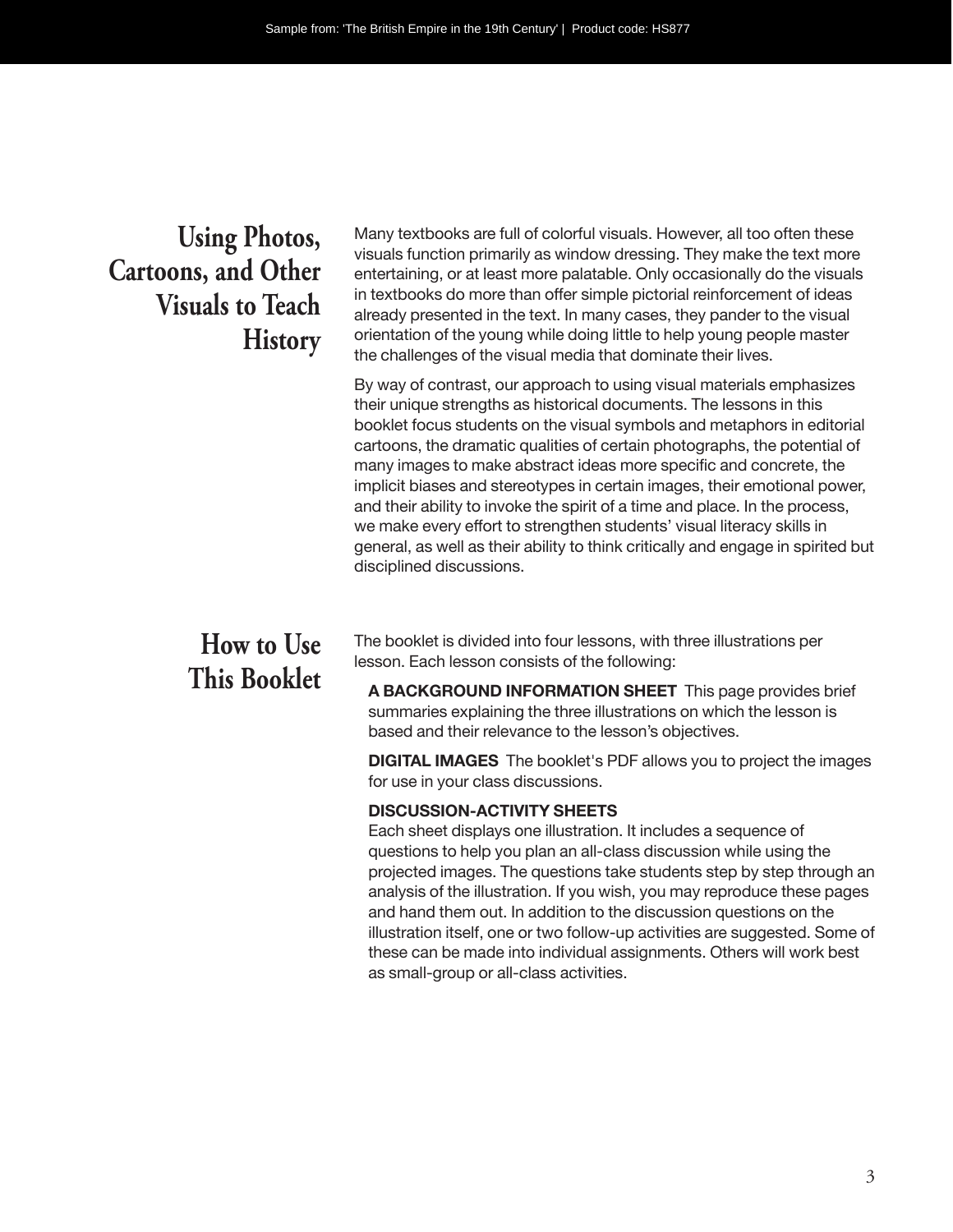# *The British Empire in the 19th Century*

- 1. Students will better understand how sea power was the key to Great Britain's ability to carve out such a huge empire.
- 2. Students will understand that the colonies served various purposes in Britain's empire.

# **OBJECTIVES Britain Rules the Waves**

*Use the background information on this page to help your students better understand the three illustrations making up this lesson. The questions and activities presented in the rest of the lesson can be used to help students clarify meanings and debate important issues.*

# **BACKGROUND INFORMATION**

#### **Illustration 1**

A good place to begin the story of the British Empire in the nineteenth century is with the Battle of Trafalgar. The battle took place on October 21, 1805, at a key point in Britain's long war with Napoleonic France. In that battle, Admiral Horatio Nelson was able to surprise and destroy the combined French and Spanish fleet. No British ships were lost, although Nelson himself was killed. The British were already the world's foremost sea power. And their empire was already huge, despite the loss of the 13 colonies in the American Revolution. But the Battle of Trafalgar ended Napoleon's dream of invading England, and it helped insure Britain's naval supremacy for the rest of the 1800s.

### **Illustration 2**

This cartoon portrays England as a "devilfish" with tentacles grabbing every land in sight. Yet though their empire was huge, the British did not seek to conquer and occupy lands wherever they could. They did acquire some colonies for their economic value—Jamaica, for example. Other colonies were taken mainly as naval stations to help Britain control the seas or to give it more political influence in a particular region. In the cartoon, Malta, Gibraltar, Cyprus and Cape Colony fall into this category. In India, Britain's goal at first was just to trade. But its rivalry with France led it to take control of one part of India after another. As for Egypt, which this devilfish is reaching for, its value to Great Britain had mainly to do with protecting the key sea route to India.

#### **Illustration 3**

Even before the Suez Canal was built, Egypt was of concern to Great Britain. Its strategic importance vastly increased once the canal opened in 1869. The trip from England to India was shortened by thousands of miles. Instead of rounding Africa, ships could cross the Mediterranean and pass through Suez to the Red Sea and on to the Indian Ocean. The Suez Canal was built by a French-Egyptian company under the guidance of engineer Ferdinand Marie de Lesseps. But in 1875, Egypt's growing debts forced it to let Great Britain buy Egypt's shares in the canal. This gave the British direct control over the Suez Canal. The cartoon on the right points out that Britain's real interest in the canal was India, the "key" to its mighty empire.